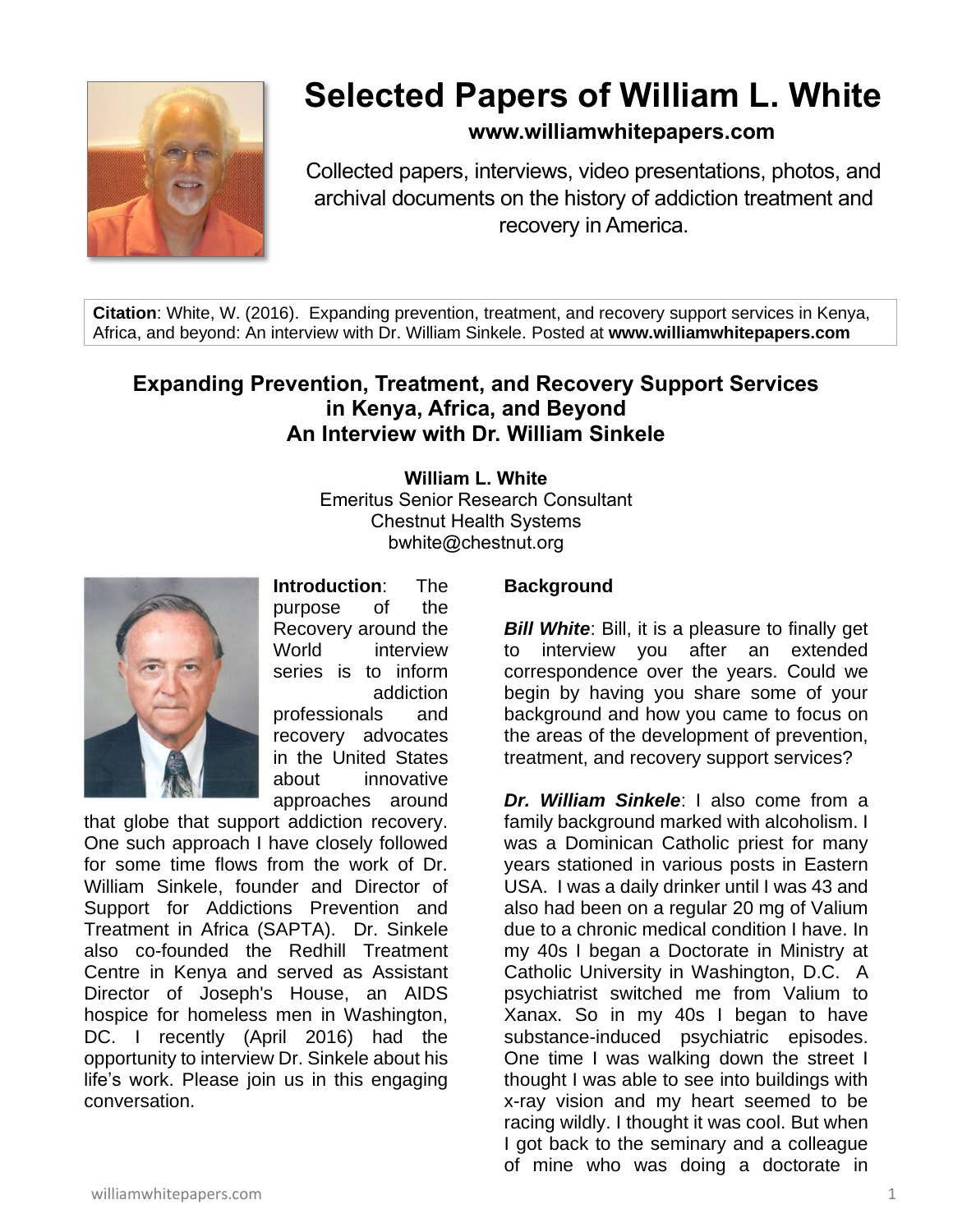nursing took my pulse, it was normal. In another incident, I was waiting in a line for a movie and I thought I could see another self in front of me. So I went to a doctor who did a liver scan and it showed early liver damage from the years of drinking. I began going to AA meetings in 1968 in Washington once a week. But I heard from a fellow Dominican priest in recovery that you needed to give up all mind and mood changing substances. So I came off cold turkey from my Xanax and sleeping pills. Also at this time I joined the 7 a.m. AA meeting at the Westside Club in Georgetown. It was one of the best decisions I made.

*Bill White*: How did your work in Kenya begin?

*Dr. William Sinkele*: Even early in my childhood I said I want to go to Africa and work. The opportunity came in 1990 when the Dominicans were sending over 6 of us to start the Dominican Fathers and Brothers in Kenya and recruit vocations from Kenya, Uganda, and Tanzania. After six months in Kiswahili language school in Tanzania I returned to Nairobi and was chosen to be the regional superior for East Africa. I was the Dominican regional superior for eight years. During this time I started to work with the regional bishops to develop a treatment center for priests. However, it did not work out. So with another American Catholic priest we will able to start Red Hill Treatment Centre (outside Nairobi) with the support of Archbishop Ndingi of Nairobi. It was open to Catholic priests from the region with alcohol problems as well as the ordinary lay people with alcohol and drug problems.

*Bill White*: Could you provide our readers an overview of the prevalence and patterns of alcohol and drug problems in Kenya?

*Dr. William Sinkele*: In 2012, NACADA (the government anti-drug agency) published a survey of alcohol and drug use and for the first time used the DSM-IV TR assessment to determine alcohol and drug abuse/dependency prevalence. About 5.8 percent of Kenyans were abusing alcohol while another 5.5 percent were dependent on alcohol use; [11.3 percent of 20,000,000 [15-64 years olds]: Abusers: 1,160,000; Dependent: 1,100,000. Total who needed counseling interventions: 2,260,000 Kenyans. 3.7 percent were abusing tobacco while 4.5 percent were dependent on tobacco use; Abusers: 740,000; Dependent: 900,000. 1.6 percent were abusing khat (a stimulant) while 1.5 percent were dependent on khat use and finally, Abusers: 320,000; Dependent: 300,000. 0.4 percent were abusing marijuana while another 0.4 percent were dependent on marijuana use: Abusers: 80,000; Dependent: 80,000.

A recent survey for the risks of Non Communicable Diseases in Kenya showed that 13 percent of the drinkers were binge drinkers: 23 percent were men and 3 percent women.

For those persons who inject drugs (PWID), it has been estimated that Kenya has 30,000 with probably four times that number smoking heroin. Fortunately, methamphetamine use here is still very low.

**Bill White:** Could you describe the history of addiction treatment services are available in Kenya?

*Dr. William Sinkele*: Addiction treatment in Kenya began in the 1980s in western Kenya when a Kenyan priest got sober and started a "Treatment" center. Actually it was having one or two AA meetings a day and that was treatment. But it was a beginning. Then in the early 1990s, with another American priest, we co-founded the Redhill Treatment Centre outside of Nairobi. It was for Catholic priests and the ordinary alcoholic but it was on the more expensive side. For the last 20 years private addiction treatment services (mostly AA-based) have sprung up over the country; many of them started by graduates of my addiction counselor institute. We have about 60+ treatment centers approved by NACADA. We have only 2 government facilities that offer addiction treatment but NACADA is supporting the establishing of ten new centers in the Kenyan countries. In the last year, with support from CDC,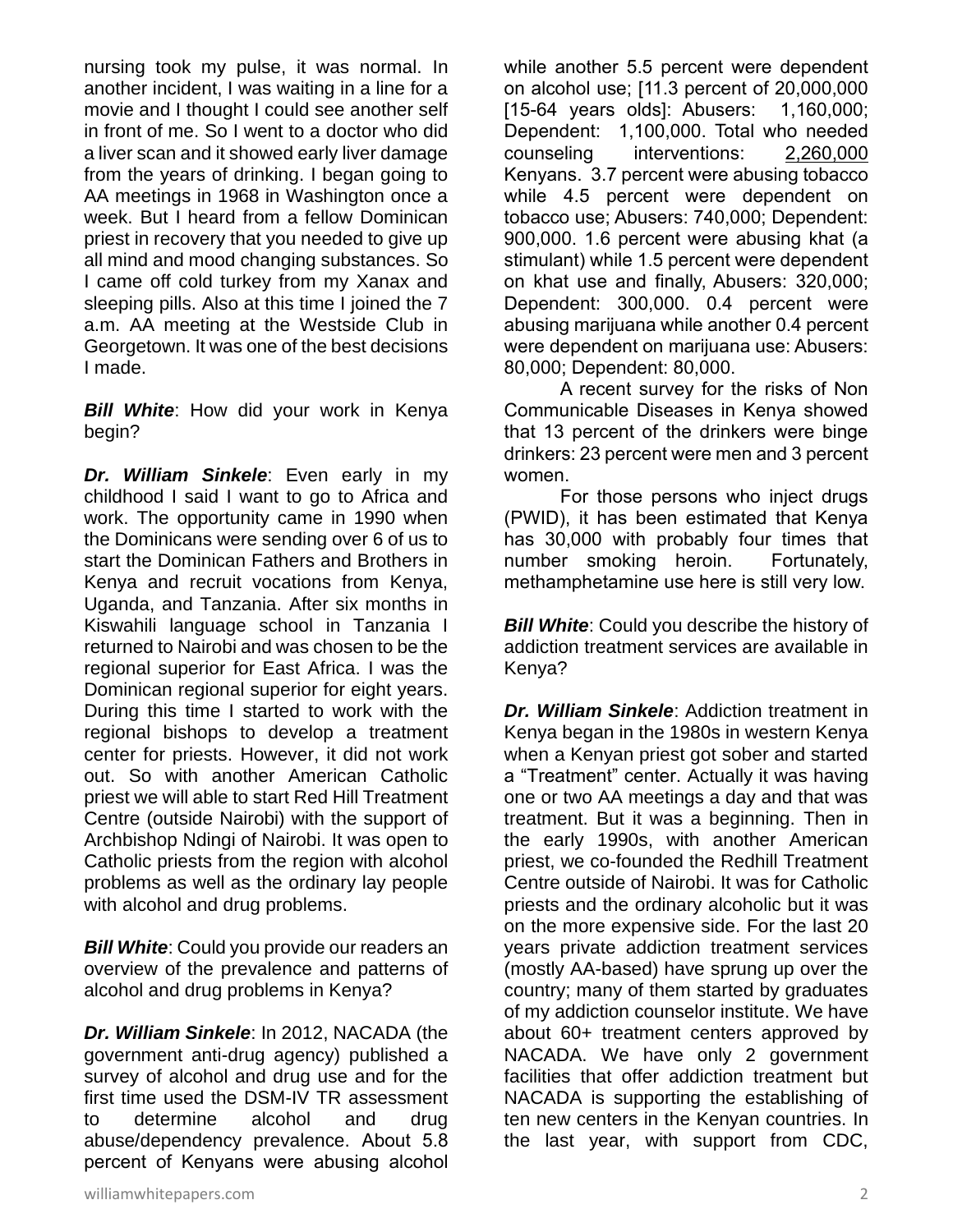methadone centers have been established: two at the Coast and one in Nairobi.

*Bill White*: What recovery mutual aid fellowships are currently available in Kenya?

*Dr. William Sinkele*: AA started in Nairobi in the 1980s and has many meetings in Nairobi. For reasons I really do not understand it has not caught on too well outside of Nairobi. There are plans to establish an AA central office in Nairobi and in Mombasa at the coast. One of the main challenges has been the lack of AA material. These two offices hope to help remedy this situation.

*Bill White*: Is there an organized recovery advocacy movement in Kenya?

*Dr. William Sinkele*: At the moment there is not an organized recovery advocacy movement in Kenya.

**Bill White:** Is there funding of prevention, treatment, and recovery support by the Kenyan Government?

*Dr. William Sinkele*: Funding for treatment has been limited. Up to fairly recent we only had two publically funded treatment centers: one in Nairobi at the largest mental illness hospital and another at the Coast in Mombasa. Most of the treatment centers in Kenya are privately owned.

*Bill White*: What were the circumstances that led to the founding of SAPTA?

*Dr. William Sinkele*: I left Kenya in 2000 and decided to leave the priesthood. I then worked in Washington, D.C. as the assistant director at a men's AIDS' hospice. But I could not adjust to living in America so I returned to Nairobi in 2004 without a job. I saw that in Kenya there was no diploma level training (entry level counselors) on addiction counseling. So with funding from Ford Foundation, I started SAPTA and we started a diploma in addiction counseling with a Kenyan lady with an MA in counseling but with no clinical experience in addiction counseling. [At that time there was not *Bill White*: What is SAPTA's primary mission?

*Dr. William Sinkele*: SAPTA has a fivefold foci:

- 1) Alcohol and drug abuse evidencebased prevention science, especially for children, adolescents, and young adults.
- 2) Alcohol and drug abuse (AUD/SUD) treatment through outpatient services and alcohol and drug treatment programs especially focusing on the poor, those in slums, and those who are marginalized, e.g. injecting drug users, female sex workers, and LGBT.
- 3) Recovery programs: understanding SUD as chronic disease management.
- 4) Training on evidence-based addiction counseling and prevention science and continuing professional education courses for addiction professionals and others; preparation for addiction counselor certification exam (ICCE).
- 5) Research on alcohol/drugs/HIV/mental illnesses; advocacy for access to treatment.

**Bill White:** How is SAPTA organized and funded?

*Dr. William Sinkele*: SAPTA is a Kenyan registered nonprofit organization, or as they called it here, an NGO: nongovernmental organization. Presently we are funded through the fees we charge for addiction prevention and treatment training and through the Global Fund for our two centers in Nairobi which focuses on the WHO prescribed services to those who inject drugs. We have 2,700 People Who Inject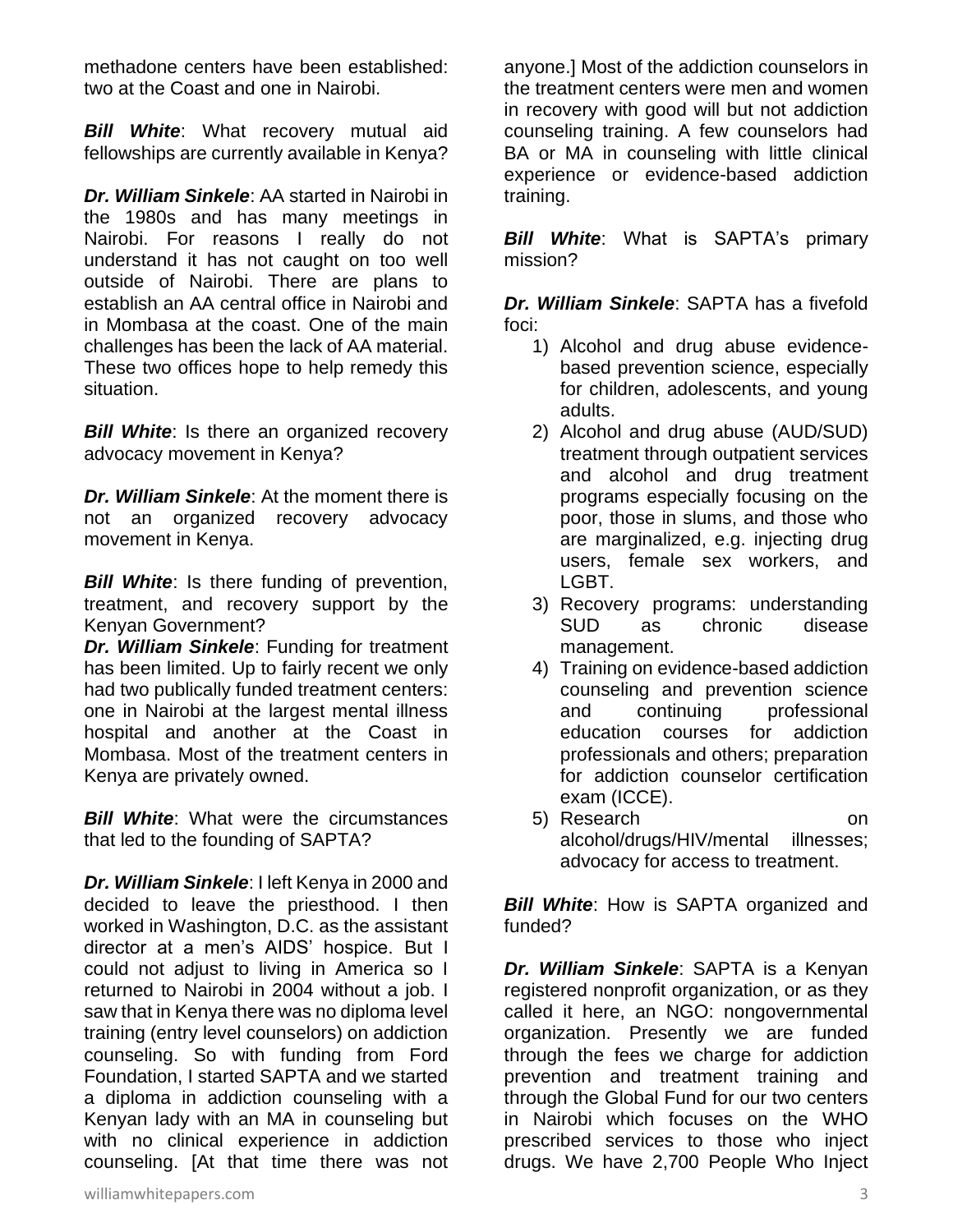Drugs in our program of which 380 are women who inject. SAPTA has almost 200 of its heroin using clients on methadone. I have to say that for many, the use of methadone has been life changing.

**Bill White:** What are the major service programs provided by SAPTA?

*Dr. William Sinkele*: SAPTA has been implementing evidence-based harm reduction interventions since 2011 funded by USAID and Global Fund in Nairobi. SAPTA is currently funded under Global Fund for two outpatient/outreach PWID programs in Nairobi. We have reached over 2,700 PWID of whom 300 are women who inject drugs. We have nearly 200 of our clients on methadone at the Mathare Hospital Methadone Clinic. We have seen dramatic improvements in the health of these clients and even improved hopefulness in their lives. Under the outreach model SAPTA has 60 peer educators, eight outreach workers, and five pathfinders who go to the dens to distribute clean needles and syringes and other commodities to the PWIDs. The delivery of services guided by the World Health Organization recommended interventions for PWIDs.

The other major services are substance abuse prevention and treatment training, especially the diploma in addiction counseling. In the future we hope to offer a distance learning mode of diploma in addiction counseling to spread to areas outside Nairobi and also to the other sub-Saharan countries.

We also do outpatient treatment counseling at our main center in downtown Nairobi and do research with other major researchers (American and Kenyan institutions) on alcohol, drugs, HIV, and AIDS.

*Bill White*: Could you describe the peer education model used within SAPTA's Steps to Healthy Living Program?

*Dr. William Sinkele*: With funding from SAMHSA, colleagues, including Evans Oloo, head of training for SAPTA, and I

created an evidence-informed alcohol/drugs/HIV risk reduction intervention. It is called, "Steps to Healthy Living," and consists of 12 psychoeducational lessons facilitated by trained peer educators. More recently, with further SAMHSA funding, it has been adapted for alcohol/drug abusing female sex workers and another edition for men who have sex with men/male sex workers. We are hoping these Key Population alcohol/drug/HIV risk reduction intervention could be up-scaled across sub-Saharan Africa through the Linkages/ FHI360 program.

Steps is 12 psycho-educational lessons of 1 ½ hours each intended to be delivered over a six-week period (that is, two lessons given per week). It incorporates evidence based substance abuse practices, namely, motivational interviewing, cognitive behavioral coping skills (e.g., drink refusal skills), introduction to Alcoholics Anonymous, and relapse prevention. It also contains lessons on alcohol and risky sexual behavior, and alcohol, and how to engage in a healthy living lifestyle.

Anyone who has a problem with alcohol or drugs can benefit from this program. The original format was designed for an adult heterosexual audience. The format is intended to be a group presentation with eight to ten people per group as the ideal number for a group presentation.

Peer educators who either do not have current problem with alcohol or drugs can facilitate the program. Also anyone in recovery from alcohol or drug abuse with six months of sobriety can also facilitate the program. Who also might benefit from the training? ART adherence counselors would find the training helpful to offer assistance to those are HIV+ and drinking. The peer educators are trained by SAPTA trainers in a five day training program. The first two days gives the participants the basic knowledge of the effects of alcohol and drugs, their relationship to risky sexual behavior and ART, an introduction to Alcoholics Anonymous and the first three steps, and the healthy living. In the last three days of the training the peer educators are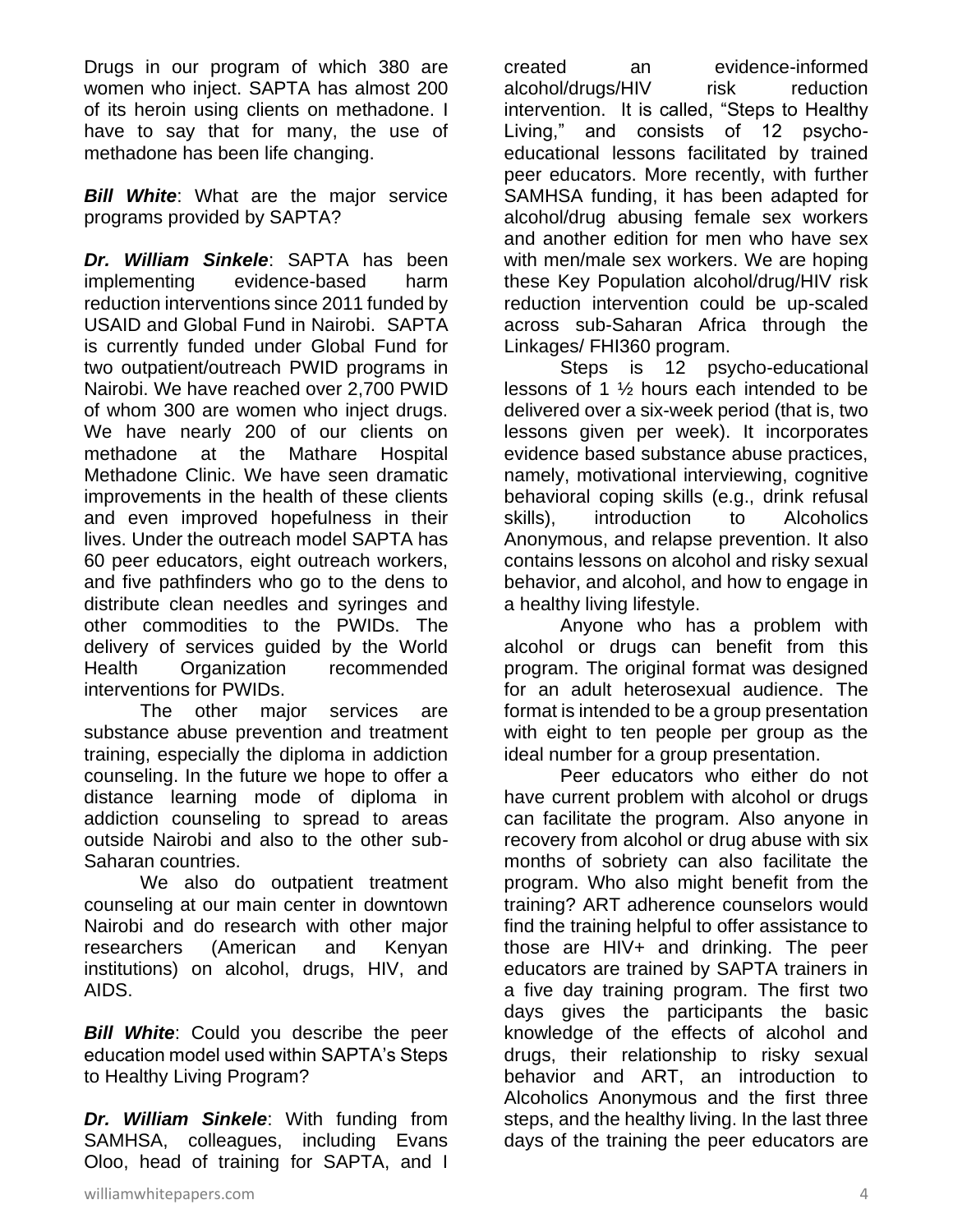taken through each of the lessons in order to know how to present them.

The Steps uses a manualized approach so that the peer educators can be guided to give an evidence-based presentation. They will have a manual to guide them.

**Bill White:** How is the Steps to Healthy Living Program disseminated within Kenya?

*Dr. William Sinkele*: As we find funding, most likely through PEPFAR and CDC HIV programming, we intend to spread the Steps program into the prison systems, the disciplined services, the female sex worker communities and LGBT communities, as well as the ordinary alcoholic. My intention is to get it into the slums and villages in Kenya and across sub-Saharan Africa.

*Bill White*: What do you feel are SAPTA's most important achievements to date?

*Dr. William Sinkele*: One major achievement is that we are the largest trainer of addiction counselors in Africa with over 300 who have graduated with the diploma in addiction counseling (entry level counselor). Most of our graduates are Kenyans but we also have graduates from Ethiopia, Somalia, Malawi, and Tanzania.

Another achievement is that we are one of the largest programs in Nairobi dealing with over 2,700 people who inject drugs. And we developed the Steps to Healthy Living program and adapted it for female sex workers and for those who have sex with men communities.

*Bill White***:** What are your involvements with the government agencies to address prevention, treatment, and recovery in Kenya and beyond?

*Dr. William Sinkele***:** I am a senior consultant to NACADA (the Kenyan government antidrug agency); on the Technical Working Group for Key Populations (people who inject drugs, female sex workers, men who have sex with men, prisoners) with NACC and NASCOP

(Kenyan HIV government agencies) and am on the Kenyan government committee for regional drug experts for East African Community (Kenya, Uganda, Tanzania, and Rwanda) in preparation for UNGASS April 2016 (the meeting of world leaders to determine the new worldwide policy on drugs). I am the chairman of the Kenya prisons-probations-stakeholders psychosocial committee. Under the CDC HIV grant for prisons in March 2016 I trained the top prison's AIDS Control Unit management committee for AUD/SUD disorders and HIV management. I am a consultant to the Ministry of Health on their proposed national alcohol risk reduction strategy as well as joining a new Ministry of Health technical working committee for national substance abuse management. I am a Global Master Trainer for Addiction Counseling and Addiction Prevention Science under the ICCE Colombo Plan which is supported by INL.

**Bill White:** Can you tell us about your research efforts?

*Dr. William Sinkele*: I call myself "an in-thetrenches interventionist" who is attempting to create evidence-informed (confirming they are evidence-based practices that will need grants for research) addiction treatment interventions that are culturally relevant to our African situation and that are economically affordable, scalable, and sustainable. Working with FHI360 and the International Centre for Reproductive Health in Mombasa several years ago, we ran a randomized control study of an alcohol-risk reduction intervention I had designed for six personal counseling sessions with female sex workers who were drinking hazardously/harmfully but not addictively. This intervention was so successful that even a year later they had still reduced their drinking to safer levels and they had less gender-based violence from their clients than the control group. There are now 4 scientific journal articles on this RCT.

SAPTA will sign a MOU with KEMRI (the Kenyan government research agency) to develop alcohol/drug related proposals.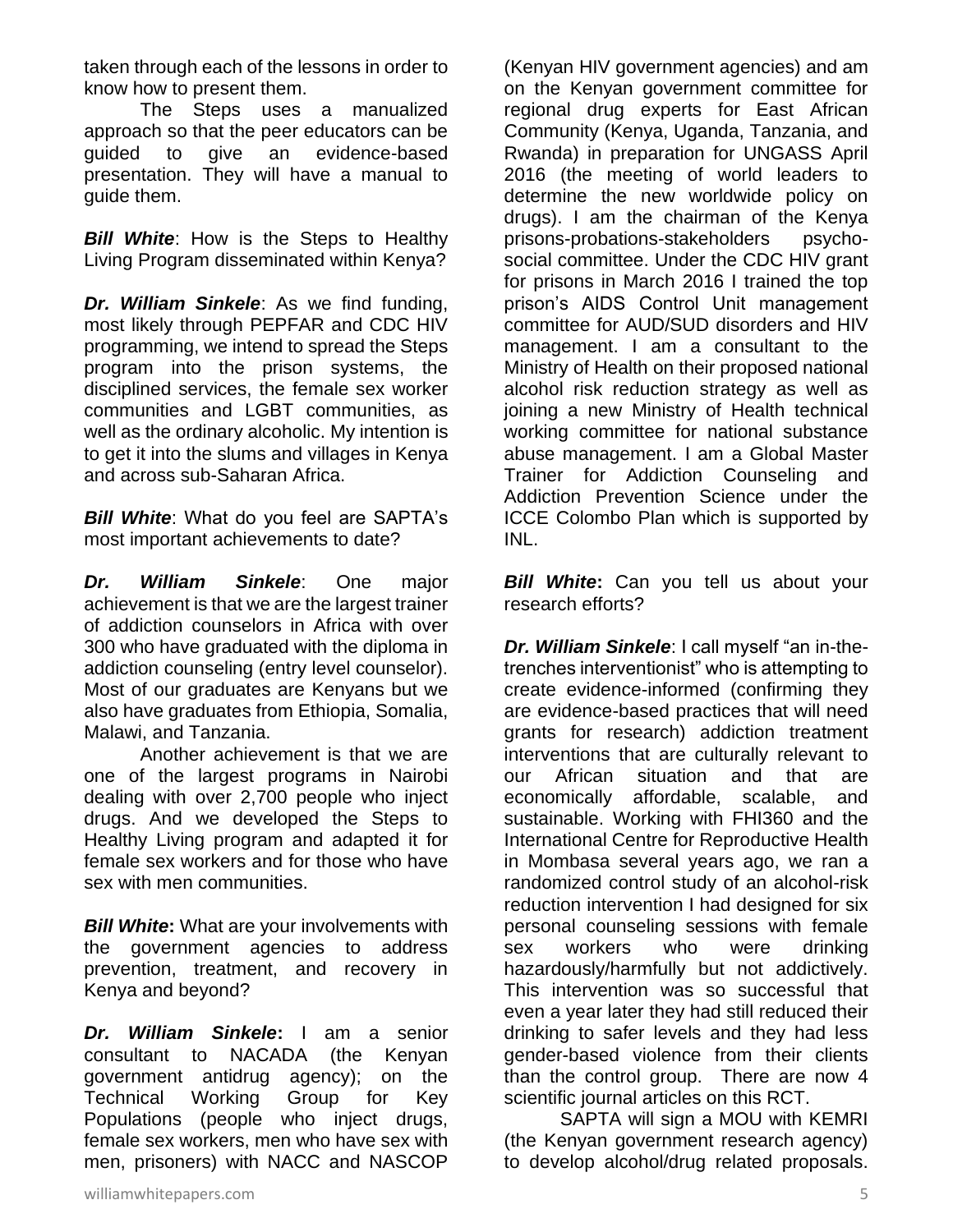We are currently working on writing a proposal for a study of TB among PWID. SAPTA with Dr. Carey Farquhar, Professor, Department of Medicine, Division of Allergy and Infectious Diseases, Departments of Epidemiology and Global Health, Director, International AIDS Research and Training Program, are also writing proposals on PWID, HIV, and Hepatitis C. Dr. Alicia Monroe-Wise of the University of Washington won a small grant from Fogarty for study of Hepatitis C among PWID at SAPTA' centers. SAPTA has on its board 4 principal investigators in the substance abuse/mental health and HIV and AIDS fields.

*Bill White:* Can you tell our readers about the ICCE UTC and UPC programs and how they intend to build the addiction prevention and treatment program in Africa.

*Dr. William Sinkele*: Two years ago, eight of us from Africa and eight from Asian countries were chosen by the International Centre for the Certification and Training of Addiction Professionals (ICCE through the Colombo Plan: http://colombo-plan.org/icce) to be the first Global Master Trainers on a new Universal Prevention Curriculum (UPC). UPC was designed by a team of American prevention science specialists led by Dr. Zili Sloboda, former director of NIDA's Division of Epidemiology and Prevention Research. It was funded by the USA State Department's International Narcotics and Law Enforcement Bureau (INL). INL had several years before also funded ICCE for the Universal Treatment Curriculum (UTC). [I was also trained as a Global Master trainer on UTC.] Through these two curricula ICCE with INL support is building up the capacity building in both prevention science and addiction counseling in 43 countries in the world. They also have a two-week training on women and substance abuse treatment ("Grow") and another two week training on recovery. SAPTA is the first training institute in Africa to sign an MOU with ICCE to offer in Kenya the UTC and UPC training as well as prepare Kenyans to take the ICCE sponsored addiction counselor certification

exam. A year ago in Bangkok, Thailand with several other worldwide addiction organizations they launched the International Society of Substance Use Prevention and Treatment Professionals, ISSUP (http://issup.net/en/) which intends to become the prime professional organization representing addiction prevention and treatment specialist worldwide. We will be launching soon ISSUP-Kenya to represent the substance abuse professionals of Kenya.

**Bill White:** Are there ways that our readers could help support the work of SAPTA in Kenya?

*Dr. William Sinkele*: Depending on grants is necessary but there always is the inbetween period for grants when you are really financially struggling. So we need to find ways for financially sustainable programs. I would appreciate anyone who is willing to support us financially or who could connect us to possible American donors.

A few readers may consider coming to Nairobi to volunteer to work with us for periods up to 6 months. I can't pay anyone. For \$50 one can get at the airport a threemonth visa which can be renewed for 3 more months. English is spoken in Nairobi. All of the training is in English. Volunteers could work with our trainers. Also Nairobi and environs has some of the best wild life parks which could be visited while here.

Areas we could use technical training on include relapse prevention, adolescent treatment, women treatment, clinical supervision, family therapy, sex addiction treatment, mindfulness-based relapse prevention, and trauma/PTSD treatment. We need advice on telehealth solutions for SUD prevention, treatment, and recovery APPs. Also we are looking for treatment programs: evidence-based treatment planning; psycho-educational material and software for treatment planning, and any addiction books for our library.

Another possibility is real-time training from the States via Skype or Vsee: 8 a.m. Eastern Standard; 4 p.m. Nairobi, Kenya. If any organization has training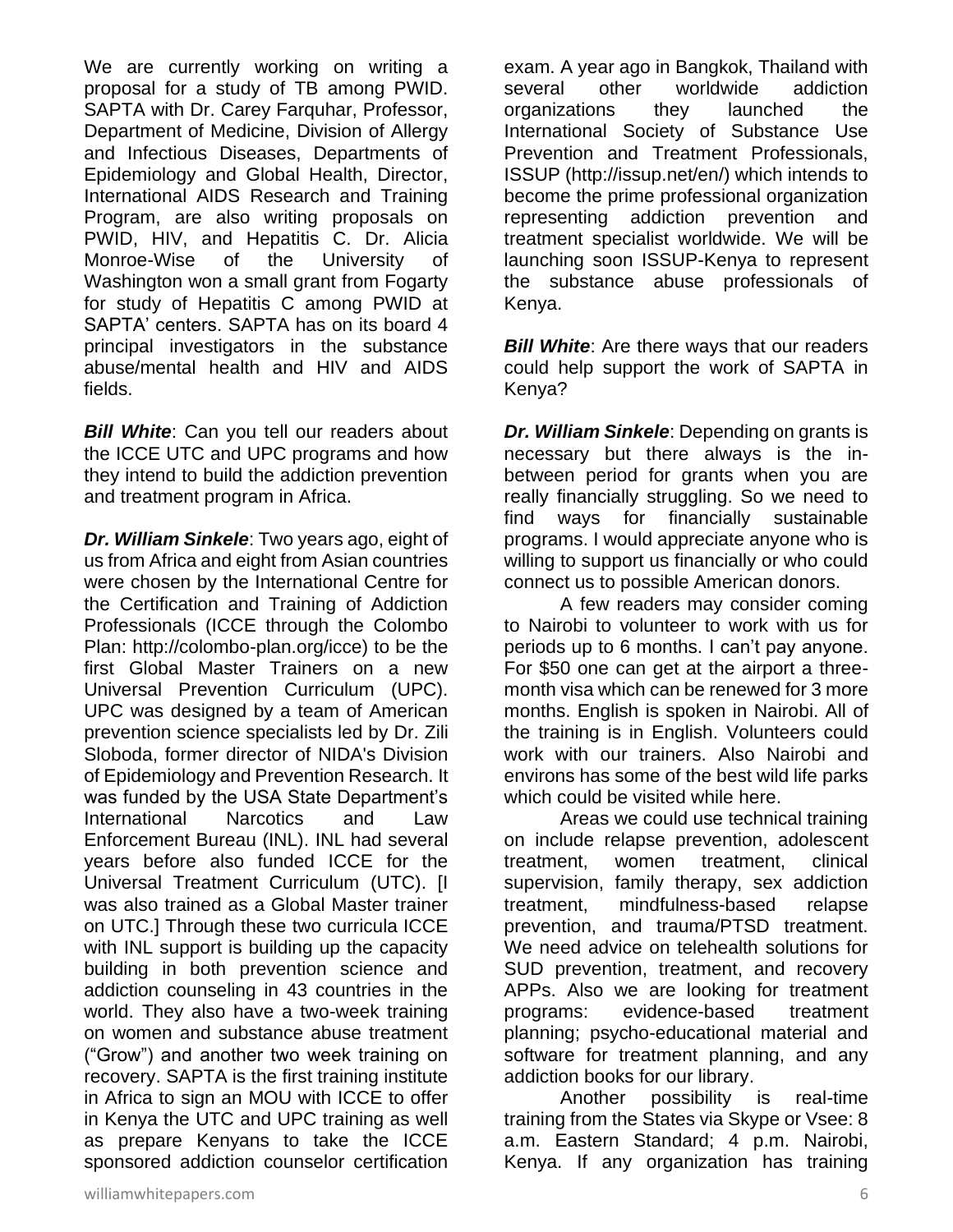videos they can send them to me via: Dropbox or Google Share.

While I am in the States for the ATTC NFAR Technology conference at the beginning of August 2016, I would appreciate anyone who could organize fundraising for our work. If my expenses were paid I could travel and give talks. From 21<sup>st</sup>-23<sup>rd</sup> September I will be at the TOT LGBT substance abuse training in Minneapolis. If anyone knows of a donor who might be interested in our work, you can introduce us.

One of my dreams is to buy land for two farms, one near Nairobi and another at the coast that we would have greenhouses both to raise food for our PWIDs and their children and to have financial support for them for income-generating activities. Eventually we would open also a rehabilitation center for those needing longer term treatment.

I know this seems a long list of things I am looking for but our needs are many and our resources limited so we would appreciate any support to increase the effectiveness of our training, treatment, and research programs.

#### **Career Reflections**

*Bill White*: What have been the greatest personal challenges you have faced in this work?

*Dr. William Sinkele*: Work in this field has not been financially rewarding to me. I am poorer now than I ever was as a priest with a vow of "poverty." Just keeping SAPTA alive over the last few years has been a major challenge. But we have had several "miracles" that have kept us going. I have been blessed with a dedicated staff who have stayed in the fight despite financial challenges and offered excellent services to our students and our clients.

**Bill White**: What has sustained your involvement for all of these years?

*Dr. William Sinkele*: My own faith in a loving God has sustained. I say there are two

absolutes in Africa: 1) God's love for all people at all times; and 2) whatever you planned will change. My own involvement with AA has helped sustain me and keep me sober. The Dominican Order when I was a priest also was supportive as was my Kenyan wife when I was married. My wife died a couple of years after we were married so now I am a single parent to nine children (six stepchildren of my wife's first marriage and three young men from Rwanda I "unofficially" adopted after they came to Kenya after the genocide). My kids have supported my work. Over the last couple of years I have begun to practice mindfulness and compassion meditation practices, part of it to recapture my early career contemplative orientation and also to ground me in the middle of the many activities I am involved in.

**Bill White:** What are some of the most important lessons you have learned that would be of potential benefit to others seeking to expand treatment and recovery support services in Africa?

*Dr. William Sinkele*: While I do believe that inpatient treatment is important and necessary, in Africa it will always cater to a relatively small number of people. I believe that we need task shifting to more community-based evidence-informed prevention, treatment and recovery. We need a massive scale-up of manualizedguided peer educators supported by a digital-based mentoring system and distance learning platform.

A new and exciting area is e-health/ecounseling/e-digital solutions to prevention, treatment, and recovery. Our adolescents and young adults are very digital. The female sex workers and men who have sex with men, even when they are drunk, are more likely to hold onto their phones in order to be in contact with their clients and friends.

I think we are facing a possible public health epidemic across sub-Saharan Africa if we do not systemically face the issue of people who are HIV-positive and drinking. The negative consequences are many leading to a greater progression of morbidity